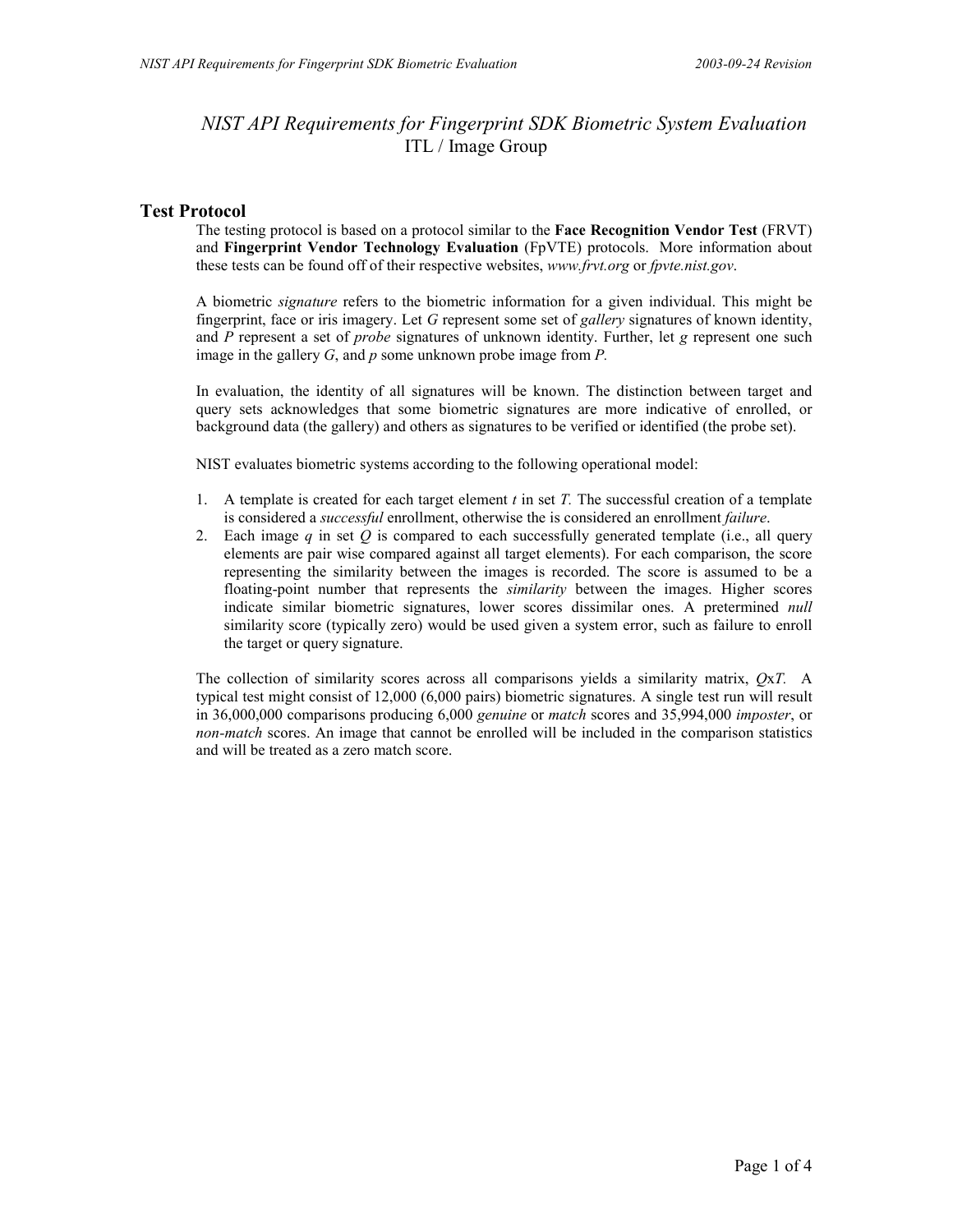### **Interfaces**

To perform the tests, we require at minimum the following three interfaces (shown in C-style pseudocode prototypes) provided by the manufacturer. The interfaces should be in similar form to the following; they need not be an exact match.

### (1) **Get template size**

unsigned int get template size(const unsigned int height, const unsigned int width);

#### **Description**

This function returns the maximum number of bytes for templates given the height and width of an input image.

#### **Parameters**

height **(input)**: The number of pixels indicating the height of the image.

width **(input)**: The number of pixels indicating the width of the image.

### **Return Value**

This function returns the maximum number of bytes for a template.

## (2) **Enroll**

```
int
enroll(const byte* const raw_image,
        const unsigned int height,
        const unsigned int width,
        byte* template);
```
### **Description**

This function takes a raw image as input and outputs the corresponding template. The memory for the template is allocated before the call (i.e., **enroll** does not handle the memory allocation for the **template** parameter). The function returns either **success** (true) or **failure** (false). **Failure** indicates a failure to enroll the image. This will result in a *null* template that would be passed along in later comparisons.

#### **Parameters**

raw\_image **input)**: The uncompressed, raw image to be used for template creation.

height **(input)**: The number of pixels indicating the height of the image.

width **(input)**: The number of pixels indicating the width of the image**.**

template **(output)**: The processed template of size returned by get template size.

### **Return Value**

This function returns *zero* on **success** or a documented *non-zero* error code otherwise.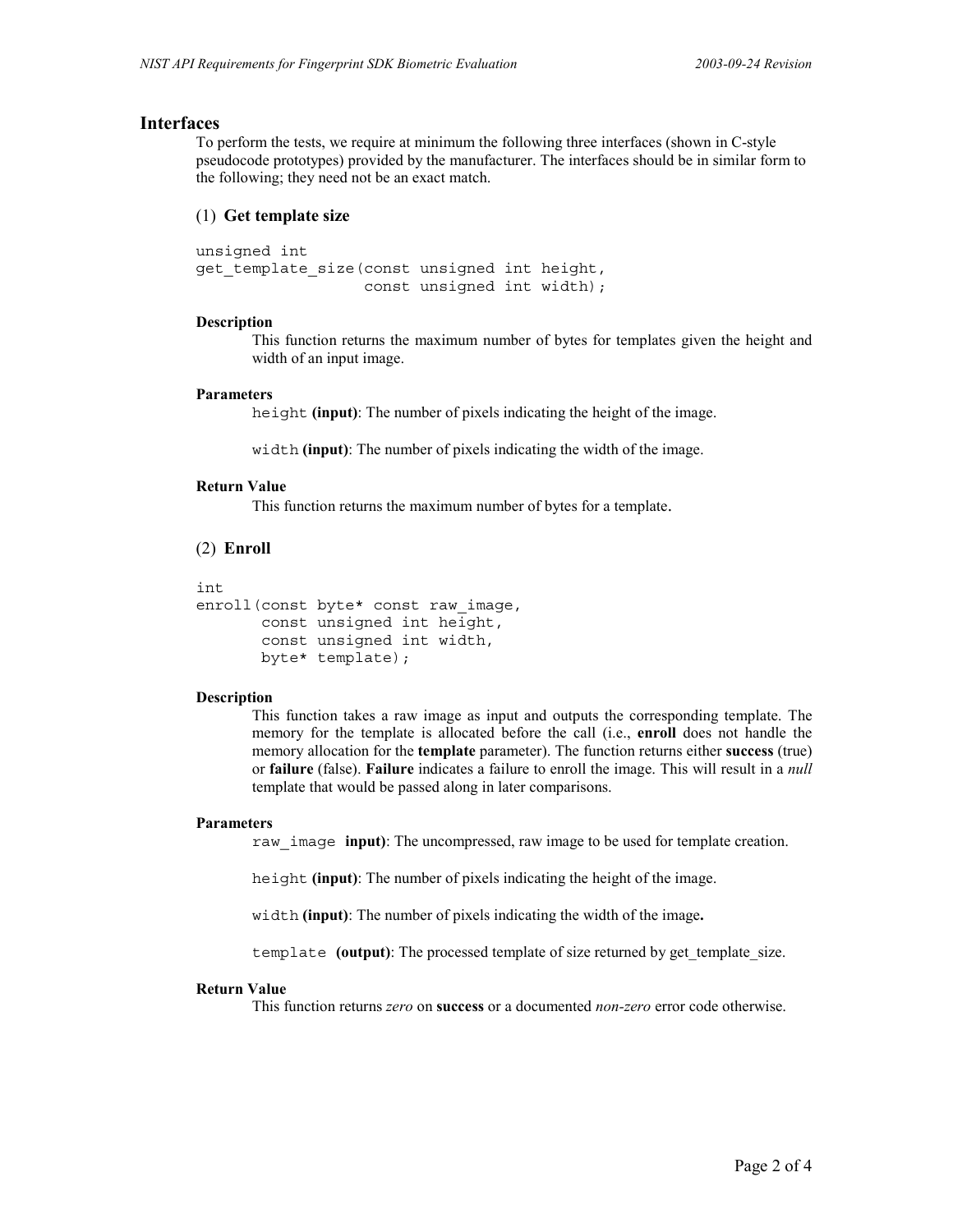```
(3) Compare
```

```
int
compare(const byte* const probe_template,
         const unsigned int probe_height,
         const unsigned int probe_width,
         const byte* const gallery_template,
         const unsigned int gallery_height,
         const unsigned int gallery_width,
         float* score);
```
or, (difference highlighted in bold)

```
int
compare(const byte* const probe_image,
         const unsigned int probe_height,
         const unsigned int probe_width,
        const byte* const gallery template,
         const unsigned int gallery_height,
         const unsigned int gallery_width,
         float* score);
```
### **Description**

This function compares two templates and outputs the match score. The match score is a floating-point number. An alternative interface allows a vendor to substitute the template parameter (query template) with the raw image (query image). Naturally, it is expected that a vendor document whether their compare interface uses images or templates. It may be assumed that memory for the score value is allocated before the call.

Height and width parameters are provided, indicating the size for both the probe and gallery images. Vendors can make use of them if their algorithms are dependent on the size of the image. Often, the size of the target and query image will be the same.

#### **Parameters**

probe\_template **(input)**: The processed query template returned from enroll. Alternatively, **probe\_image** can be substituted for the **probe\_template** parameter.

probe **(input)**: The number of pixels indicating the height of the query image.

probe\_width **(input)**: The number of pixels indicating the width of the query image.

target\_template **(input)**: The processed target template return from enroll.

target\_height **(input)**: The number of pixels indicating the height of the target image.

target\_width **(input)**: The number of pixels indicating the width of the target image.

score **(output)**: The score indicating the similarity between the two templates (or image and template).